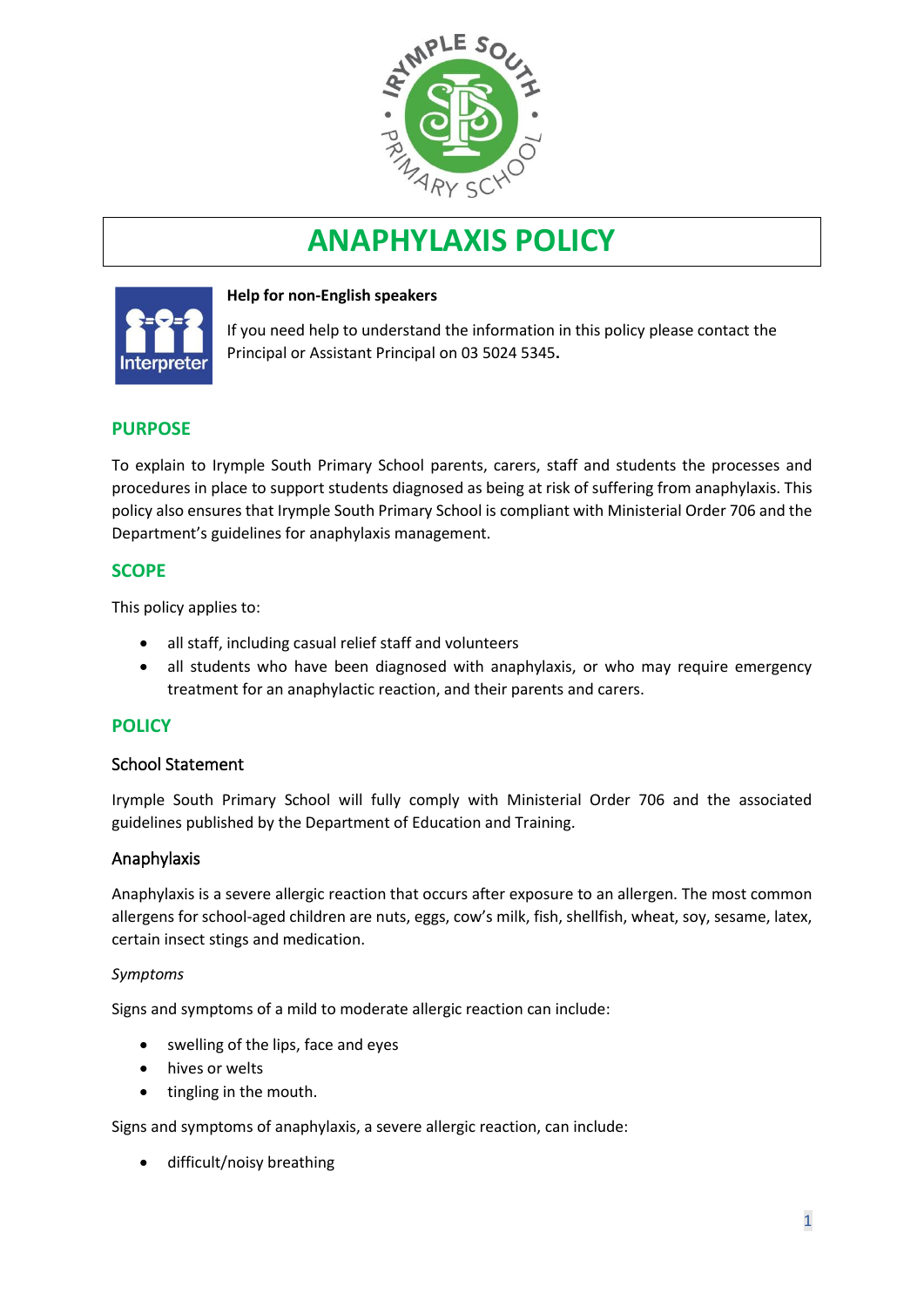- swelling of tongue
- difficulty talking and/or hoarse voice
- wheeze or persistent cough
- persistent dizziness or collapse
- student appears pale or floppy
- abdominal pain and/or vomiting.

Symptoms usually develop within ten minutes and up to two hours after exposure to an allergen, but can appear within a few minutes.

## *Treatment*

Adrenaline given as an injection into the muscle of the outer mid-thigh is the first aid treatment for anaphylaxis.

Individuals diagnosed as being at risk of anaphylaxis are prescribed an adrenaline autoinjector for use in an emergency. These adrenaline autoinjectors are designed so that anyone can use them in an emergency.

# Individual Anaphylaxis Management Plans

All students at Irymple South Primary School who are diagnosed by a medical practitioner as being at risk of suffering from an anaphylactic reaction must have an Individual Anaphylaxis Management Plan. When notified of an anaphylaxis diagnosis, the Principal of Irymple South Primary School is responsible for developing a plan in consultation with the student's parents/carers.

Where necessary, an Individual Anaphylaxis Management Plan will be in place as soon as practicable after a student enrols at Irymple South Primary School and where possible, before the student's first day.

Parents and carers must:

- obtain an ASCIA Action Plan for Anaphylaxis from the student's medical practitioner and provide a copy to the school as soon as practicable
- immediately inform the school in writing if there is a relevant change in the student's medical condition and obtain an updated ASCIA Action Plan for Anaphylaxis
- provide an up-to-date photo of the student for the ASCIA Action Plan for Anaphylaxis when that Plan is provided to the school and each time it is reviewed
- provide the school with a current adrenaline autoinjector for the student that has not expired;
- participate in annual reviews of the student's Plan.

Each student's Individual Anaphylaxis Management Plan must include:

- information about the student's medical condition that relates to allergies and the potential for anaphylactic reaction, including the type of allergies the student has
- information about the signs or symptoms the student might exhibit in the event of an allergic reaction based on a written diagnosis from a medical practitioner
- strategies to minimise the risk of exposure to known allergens while the student is under the care or supervision of school staff, including in the school yard, at camps and excursions, or at special events conducted, organised or attended by the school
- the name of the person(s) responsible for implementing the risk minimisation strategies, which have been identified in the Plan
- information about where the student's medication will be stored
- the student's emergency contact details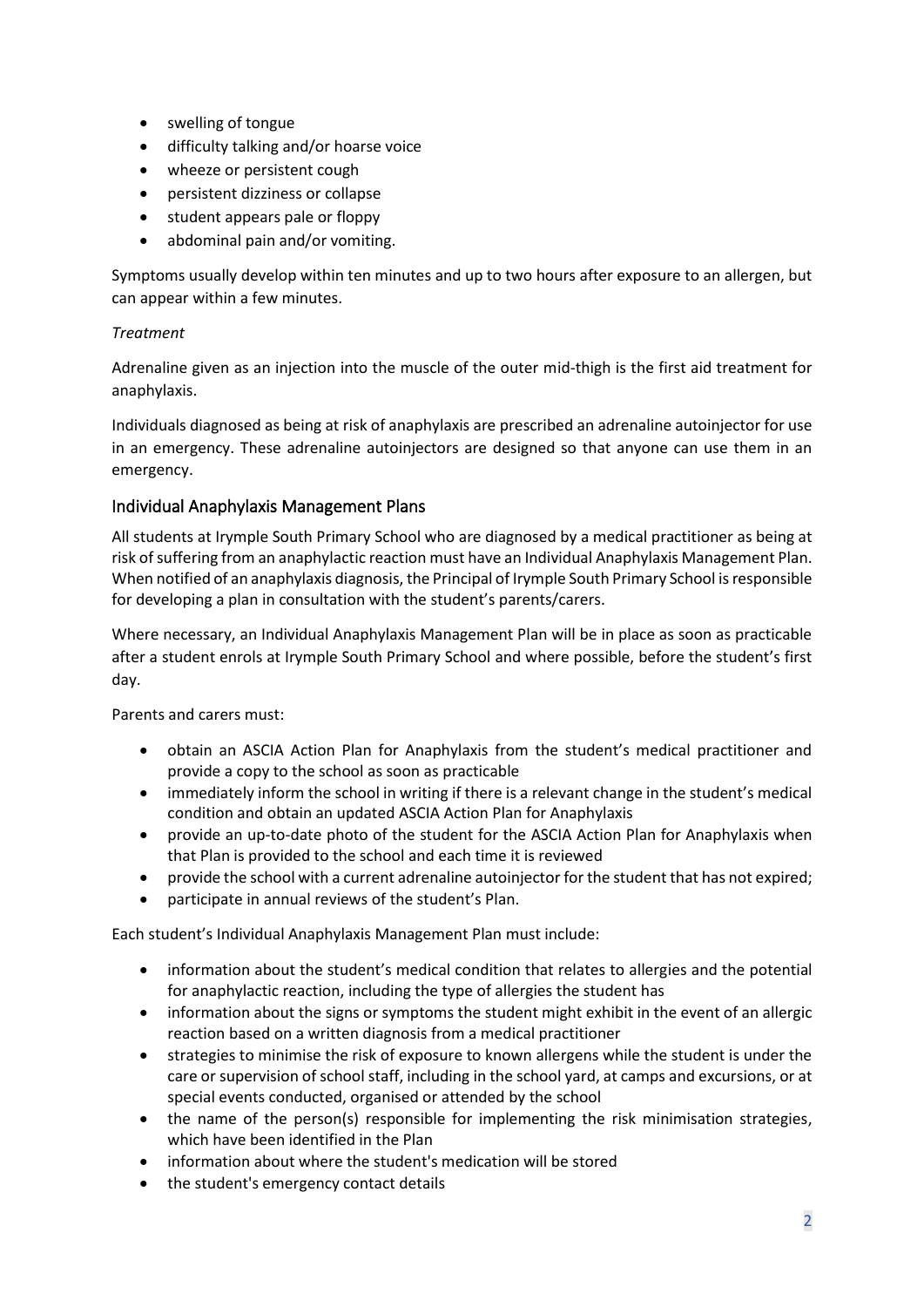• an up-to-date ASCIA Action Plan for Anaphylaxis completed by the student's medical practitioner.

#### *Review and updates to Individual Anaphylaxis Management Plans*

A student's Individual Anaphylaxis Management Plan will be reviewed and updated on an annual basis in consultation with the student's parents/carers. The plan will also be reviewed and, where necessary, updated in the following circumstances:

- as soon as practicable after the student has an anaphylactic reaction at school
- if the student's medical condition, insofar as it relates to allergy and the potential for anaphylactic reaction, changes
- when the student is participating in an off-site activity, including camps and excursions, or at special events including fetes and concerts.

Our school may also consider updating a student's Individual Anaphylaxis Management Plan if there is an identified and significant increase in the student's potential risk of exposure to allergens at school.

#### Location of plans and adrenaline autoinjectors

A copy of each student's Individual Anaphylaxis Management Plan will be stored with their ASCIA Action Plan for Anaphylaxis on the staffroom notice board, together with the student's adrenaline autoinjector. Adrenaline autoinjectors must be labelled with the student's name.

#### Risk Minimisation Strategies

To reduce the risk of a student suffering from an anaphylactic reaction at Irymple South Primary School, we have put in place the following strategies:

- staff and students are regularly reminded to wash their hands after eating;
- students are discouraged from sharing food
- garbage bins at school are to remain covered with lids to reduce the risk of attracting insects
- gloves must be worn when picking up papers or rubbish in the playground;
- year groups will be informed of allergens that must be avoided in advance of class parties, events or birthdays
- a general use adrenaline autoinjector will be stored on the notice board in the staffroom
- planning for off-site activities will include risk minimisation strategies for students at risk of anaphylaxis including supervision requirements, appropriate number of trained staff, emergency response procedures and other risk controls appropriate to the activity and students attending
- be aware of the possibility of hidden allergens in food and other substances used in cooking, food technology, science and art classes (e.g. egg or milk cartons, empty peanut butter jars)
- ensure all cooking utensils, preparation dishes, plates, and knives and forks etc are washed and cleaned thoroughly after preparation of food and cooking
- A designated staff member should inform casual relief teachers, specialist teachers and volunteers of the names of any students at risk of anaphylaxis, the location of each student's Individual Anaphylaxis Management Plan and Adrenaline Autoinjector, the School's Anaphylaxis Management Policy, and each individual person's responsibility in managing an incident. ie seeking a trained staff member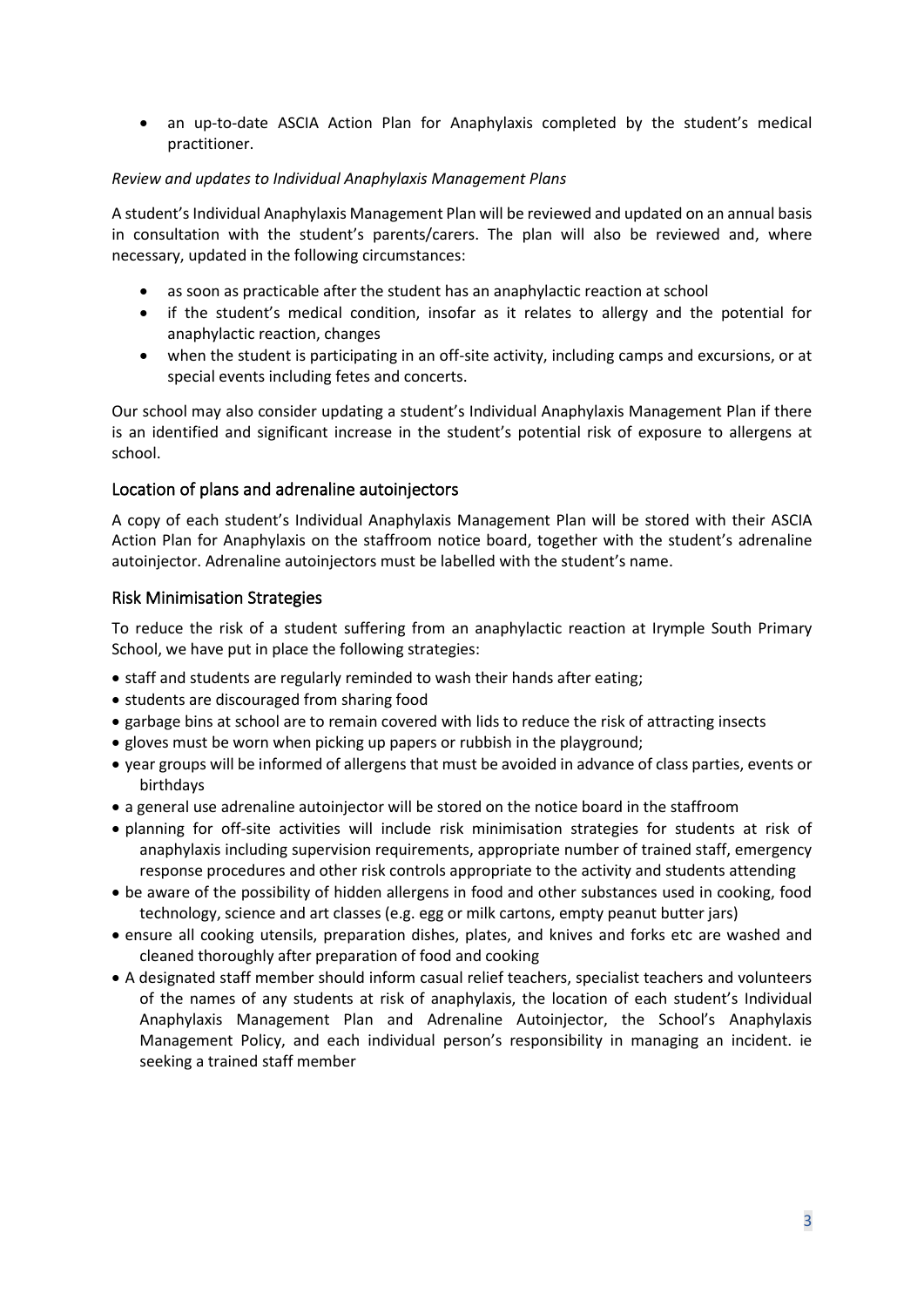# Adrenaline autoinjectors for general use

Irymple South Primary School will maintain an adrenaline autoinjector for general use, as a back-up to those provided by parents and carers for specific students, and also for students who may suffer from a first time reaction at school.

The adrenaline autoinjector for general use will be stored on the staffroom notice board and labelled "general use".

The Principal is responsible for arranging the purchase of adrenaline autoinjectors for general use, and will consider:

- the number of students enrolled at Example School at risk of anaphylaxis
- the accessibility of adrenaline autoinjectors supplied by parents
- the availability of a sufficient supply of autoinjectors for general use in different locations at the school, as well as at camps, excursions and events
- the limited life span of adrenaline autoinjectors, and the need for general use adrenaline autoinjectors to be replaced when used or prior to expiry
- the weight of the students at risk of anaphylaxis to determine the correct dosage of adrenaline autoinjector/s to purchase.

# Emergency Response

In the event of an anaphylactic reaction, the emergency response procedures in this policy must be followed, together with the school's general first aid procedures, emergency response procedures and the student's Individual Anaphylaxis Management Plan.

A complete and up-to-date list of students identified as being at risk of anaphylaxis is maintained by Penni Williams (OHS representative) and stored on the notice board in the staffroom, in each classroom office, the general office and first aid room. For camps, excursions and special events, a designated staff member will be responsible for maintaining a list of students at risk of anaphylaxis attending the special event, together with their Individual Anaphylaxis Management Plans and adrenaline autoinjectors, where appropriate.

If a student experiences an anaphylactic reaction at school or during a school activity, school staff must:

| <b>Step</b> | <b>Action</b>                                                                                     |
|-------------|---------------------------------------------------------------------------------------------------|
| 1.          | Lay the person flat<br>$\bullet$                                                                  |
|             | Do not allow them to stand or walk<br>$\bullet$                                                   |
|             | If breathing is difficult, allow them to sit<br>$\bullet$                                         |
|             | Be calm and reassuring<br>٠                                                                       |
|             | Do not leave them alone<br>$\bullet$                                                              |
|             | Seek assistance from another staff member or reliable student to locate the<br>$\bullet$          |
|             | student's adrenaline autoinjector or the school's general use autoinjector, and                   |
|             | the student's Individual Anaphylaxis Management Plan, stored at on the notice                     |
|             | board in the staffroom                                                                            |
|             | If the student's plan is not immediately available, or they appear to be<br>$\bullet$             |
|             | experiencing a first time reaction, follow steps 2 to 5                                           |
| 2.          | Administer an EpiPen or EpiPen Jr                                                                 |
|             | Remove from plastic container<br>٠                                                                |
|             | Form a fist around the EpiPen and pull off the blue safety release (cap)<br>$\bullet$             |
|             | Place orange end against the student's outer mid-thigh (with or without<br>$\bullet$<br>clothing) |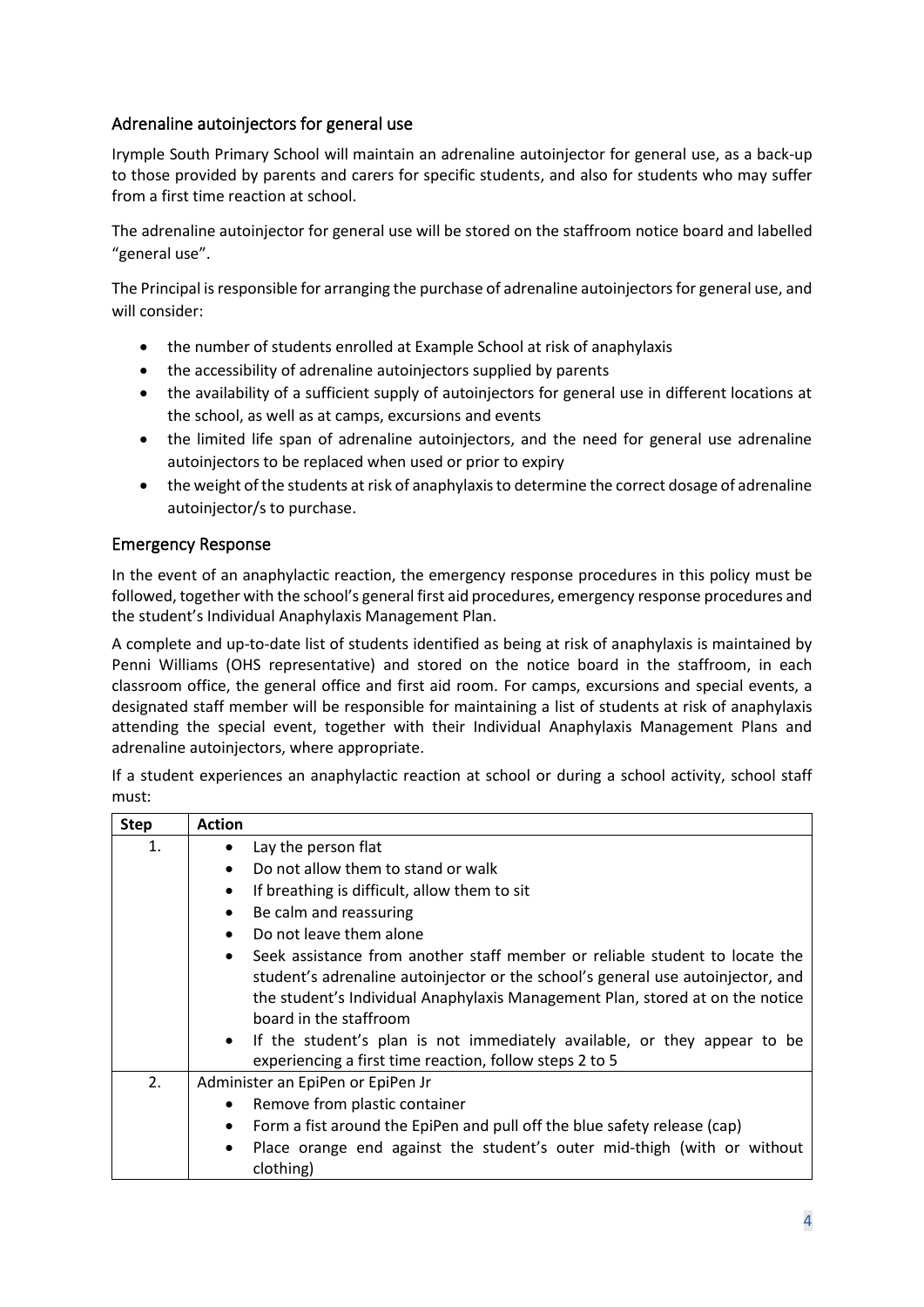|    | Push down hard until a click is heard or felt and hold in place for 3 seconds<br>$\bullet$<br>Remove EpiPen<br>Note the time the EpiPen is administered<br>$\bullet$<br>Retain the used EpiPen to be handed to ambulance paramedics along with the<br>$\bullet$                                                                                                                                                                                                                                                                                          |
|----|----------------------------------------------------------------------------------------------------------------------------------------------------------------------------------------------------------------------------------------------------------------------------------------------------------------------------------------------------------------------------------------------------------------------------------------------------------------------------------------------------------------------------------------------------------|
|    | time of administration<br><b>OR</b>                                                                                                                                                                                                                                                                                                                                                                                                                                                                                                                      |
|    | Administer an Anapen® 500, Anapen® 300, or Anapen® Jr.<br>Pull off the black needle shield<br>$\bullet$<br>Pull off grey safety cap (from the red button)<br>Place needle end firmly against the student's outer mid-thigh at 90 degrees (with<br>$\bullet$<br>or without clothing)<br>Press red button so it clicks and hold for 10 seconds<br>Remove Anapen <sup>®</sup><br>$\bullet$<br>Note the time the Anapen is administered<br>Retain the used Anapen to be handed to ambulance paramedics along with the<br>$\bullet$<br>time of administration |
| 3. | Call an ambulance (000)                                                                                                                                                                                                                                                                                                                                                                                                                                                                                                                                  |
| 4. | If there is no improvement or severe symptoms progress (as described in the ASCIA                                                                                                                                                                                                                                                                                                                                                                                                                                                                        |
|    | Action Plan for Anaphylaxis), further adrenaline doses may be administered every five<br>minutes, if other adrenaline autoinjectors are available.                                                                                                                                                                                                                                                                                                                                                                                                       |
| 5. | Contact the student's emergency contacts.                                                                                                                                                                                                                                                                                                                                                                                                                                                                                                                |

If a student appears to be having a severe allergic reaction but has not been previously diagnosed with an allergy or being at risk of anaphylaxis, school staff should follow steps  $2 - 5$  as above.

Schools can use either the EpiPen® **and Anapen® on any student** suspected to be experiencing an anaphylactic reaction, regardless of the device prescribed in their ASCIA Action Plan.

Where possible, schools should consider using the correct dose of adrenaline autoinjector depending on the weight of the student. However, in an emergency if there is no other option available, any device should be administered to the student.

[Note: If in doubt, it is better to use an adrenaline autoinjector than not use it, even if in hindsight the reaction is not anaphylaxis. Under-treatment of anaphylaxis is more harmful and potentially life threatening than over-treatment of a mild to moderate allergic reaction. Refer to 'Frequently asked questions' on the [Resources tab](https://www2.education.vic.gov.au/pal/anaphylaxis/resources) of the Department's Anaphylaxis Policy.]

#### Communication Plan

This policy will be available on Irymple South Primary School's website so that parents and other members of the school community can easily access information about Irymple South Primary School's anaphylaxis management procedures. The parents and carers of students who are enrolled at Irymple South Primary School and are identified as being at risk of anaphylaxis will also be provided with a copy of this policy.

The Principal is responsible for ensuring that all relevant staff, including casual relief staff, canteen staff and volunteers are aware of this policy and Irymple South Primary School's procedures for anaphylaxis management. Casual relief staff and volunteers who are responsible for the care and/or supervision of students who are identified as being at risk of anaphylaxis will also receive a verbal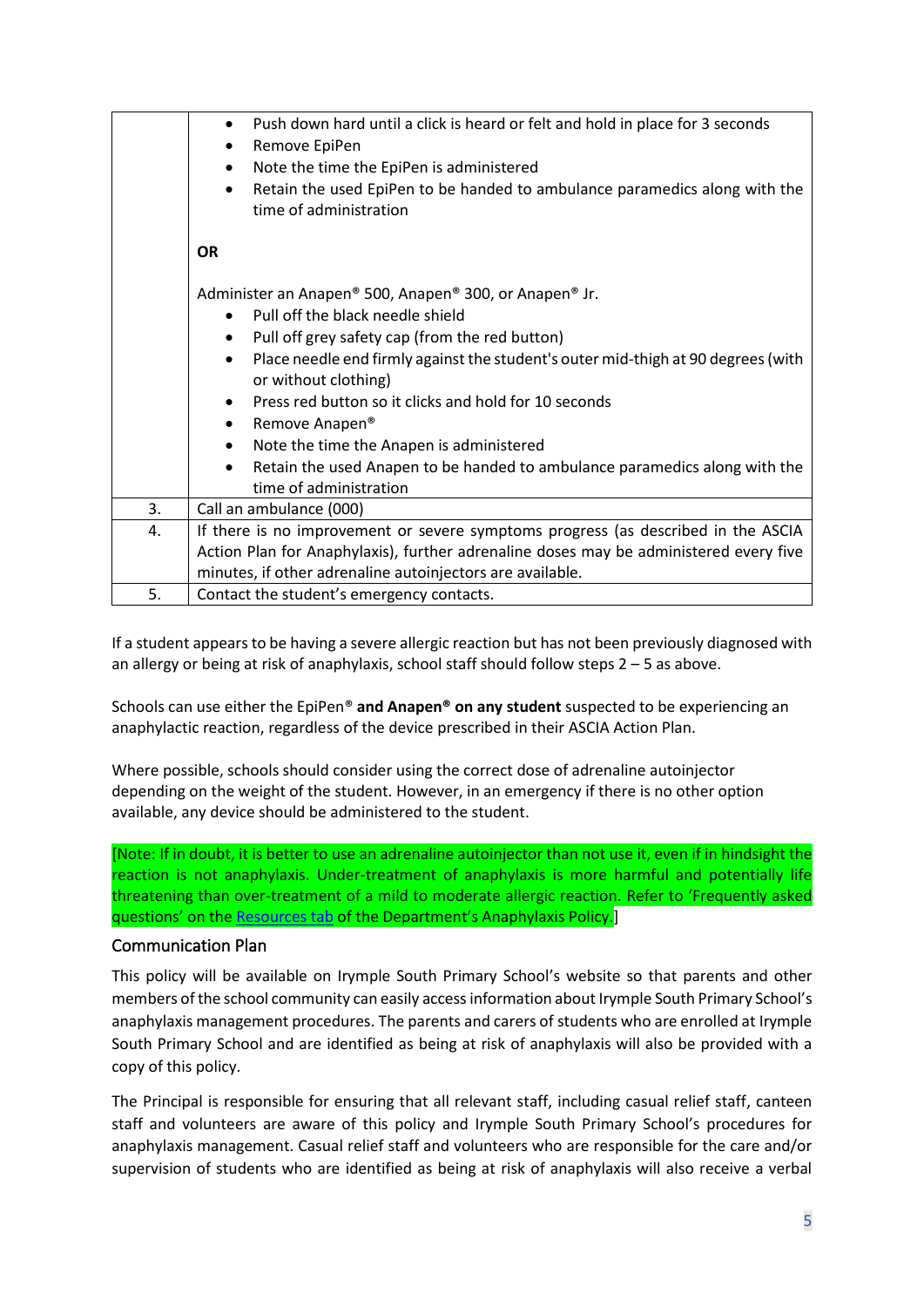briefing on this policy, their role in responding to an anaphylactic reaction and where required, the identity of students at risk.

The Principal is also responsible for ensuring relevant staff are trained and briefed in anaphylaxis management, consistent with the Department's **Anaphylaxis Guidelines**.

# Staff training

The Principal will ensure that the following school staff are appropriately trained in anaphylaxis management:

- School staff who conduct classes attended by students who are at risk of anaphylaxis
- School staff who conduct specialist classes, admin staff, first aid staff and any other member of school staff as required by the Principal based on a risk assessment.

Staff who are required to undertake training must have completed:

- an approved face-to-face anaphylaxis management training course in the last three years, or
- an approved online anaphylaxis management training course in the last two years.

Irymple South Primary School uses the ASCIA eTraining course with 22579VIC, or 22578VIC.

Staff are also required to attend a briefing on anaphylaxis management and this policy at least twice per year (with the first briefing to be held at the beginning of the school year), facilitated by a staff member who has successfully completed an anaphylaxis management course within the last 2 years. Each briefing will address:

- this policy
- the causes, symptoms and treatment of anaphylaxis
- the identities of students with a medical condition that relates to allergies and the potential for anaphylactic reaction, and where their medication is located
- how to use an adrenaline autoinjector, including hands on practice with a trainer adrenaline autoinjector
- the school's general first aid and emergency response procedures
- the location of, and access to, adrenaline autoinjectors that have been provided by parents or purchased by the school for general use.

When a new student enrols at Irymple South Primary School who is at risk of anaphylaxis, the Principal will develop an interim plan in consultation with the student's parents and ensure that appropriate staff are trained and briefed as soon as possible.

A record of staff training courses and briefings will be maintained on Irymple South Primary School's training calendar in Google Drive.

The Principal will ensure that while students at risk of anaphylaxis are under the care or supervision of the school outside of normal class activities, including in the school yard, at camps and excursions, or at special event days, there is a sufficient number of school staff present who have been trained in anaphylaxis management.

# **FURTHER INFORMATION AND RESOURCES**

- The Department's Policy and Advisory Library (PAL):
	- o [Anaphylaxis](https://www2.education.vic.gov.au/pal/anaphylaxis/policy)
- [Allergy & Anaphylaxis Australia](https://allergyfacts.org.au/)
- ASCIA Guidelines: [Schooling and childcare](https://allergyfacts.org.au/allergy-management/schooling-childcare)